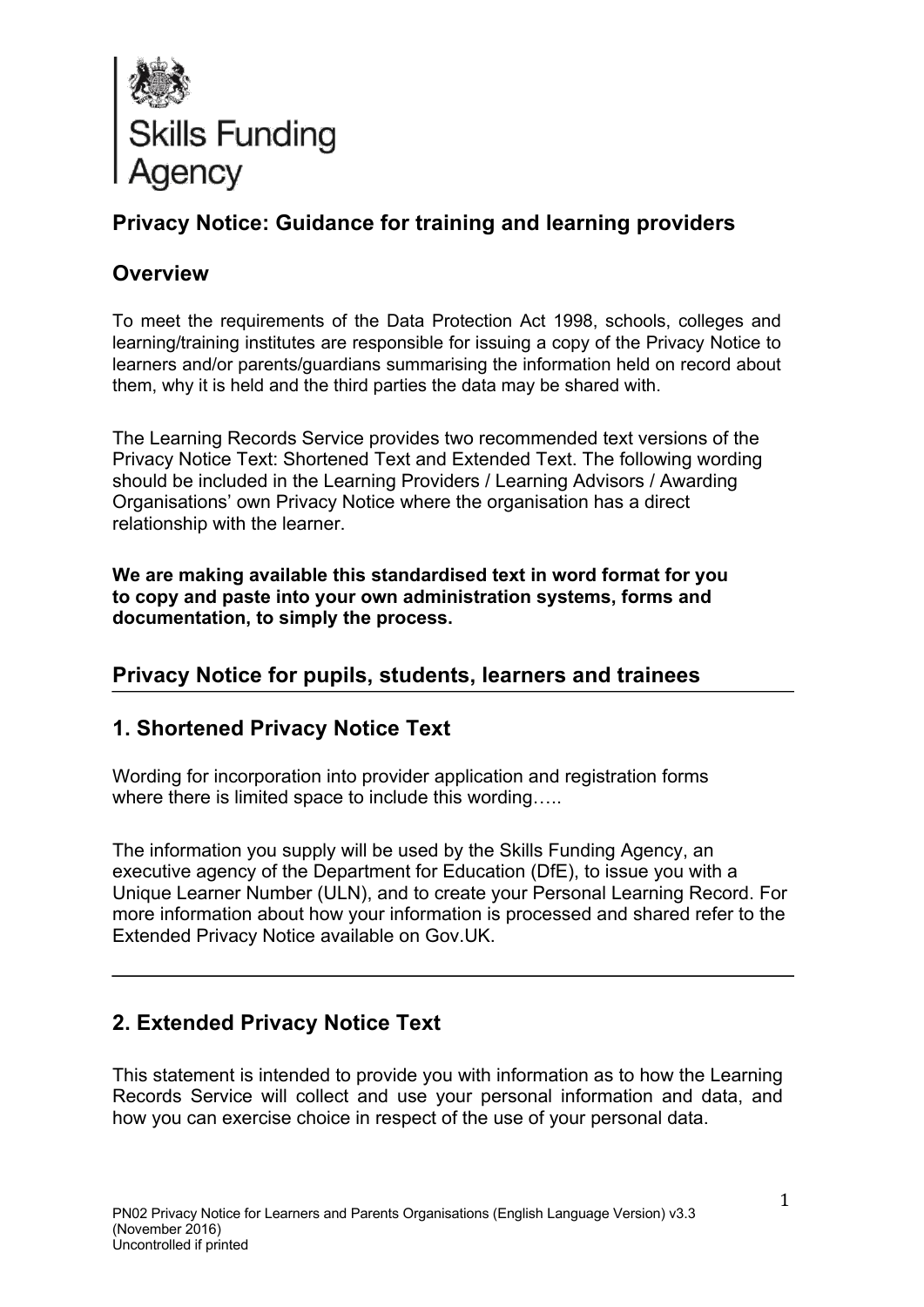

The Learning Records Service is operated by the Skills Funding Agency. The Learning Records Service collects data relating to learners registering for relevant post-14 qualifications, for example GCSEs and A-Levels, Entry to Employment Certificates, Regulated Qualifications Frameworks and Welsh Baccalaureate and associated units.

The Learning Records Service stores learner participation and achievement data collected directly from awarding organisations. This information is known as the 'Personal Learning Record' (PLR). Permitted organisations will have access to your PLR in order to access your achievements, awards and to enable advice and guidance to be provided to you. You as the learner will be able to get a copy of your PLR.

The Learning Records Service provides:

- a Unique Learner Number (ULN) to individual learners.
- a Personal Learning Record.

### **Collection of data**

The Learning Records Service collects data from:

DfE, schools and training/learning providers.

Information provided by you when enrolling with the training/learning provider.

Qualification/unit data held by Ofqual and Qualifications in Wales (QiW).

Participation and achievement data held by the Welsh Government.

Accredited achievement data supplied by awarding organisations.

### **Use of data**

The Unique Learner Number enables education and training sector organisations, and Awarding Organisations regulated by Ofqual in England, Qualifications in Wales (QiW) in Wales and CCEA in Northern Ireland, to share information about participation and achievement in a consistent and approved manner, promoting good information management practice, and helping to improve accuracy and efficiency.

This will benefit you through enhancing the application processes to Awarding Organisations, learning providers, learning advisors and other third parties.

The PLR will be shared with organisations linked to your education and training, including those organisations specified in Regulations made under section 537A of the Education Act (refer to Annex A).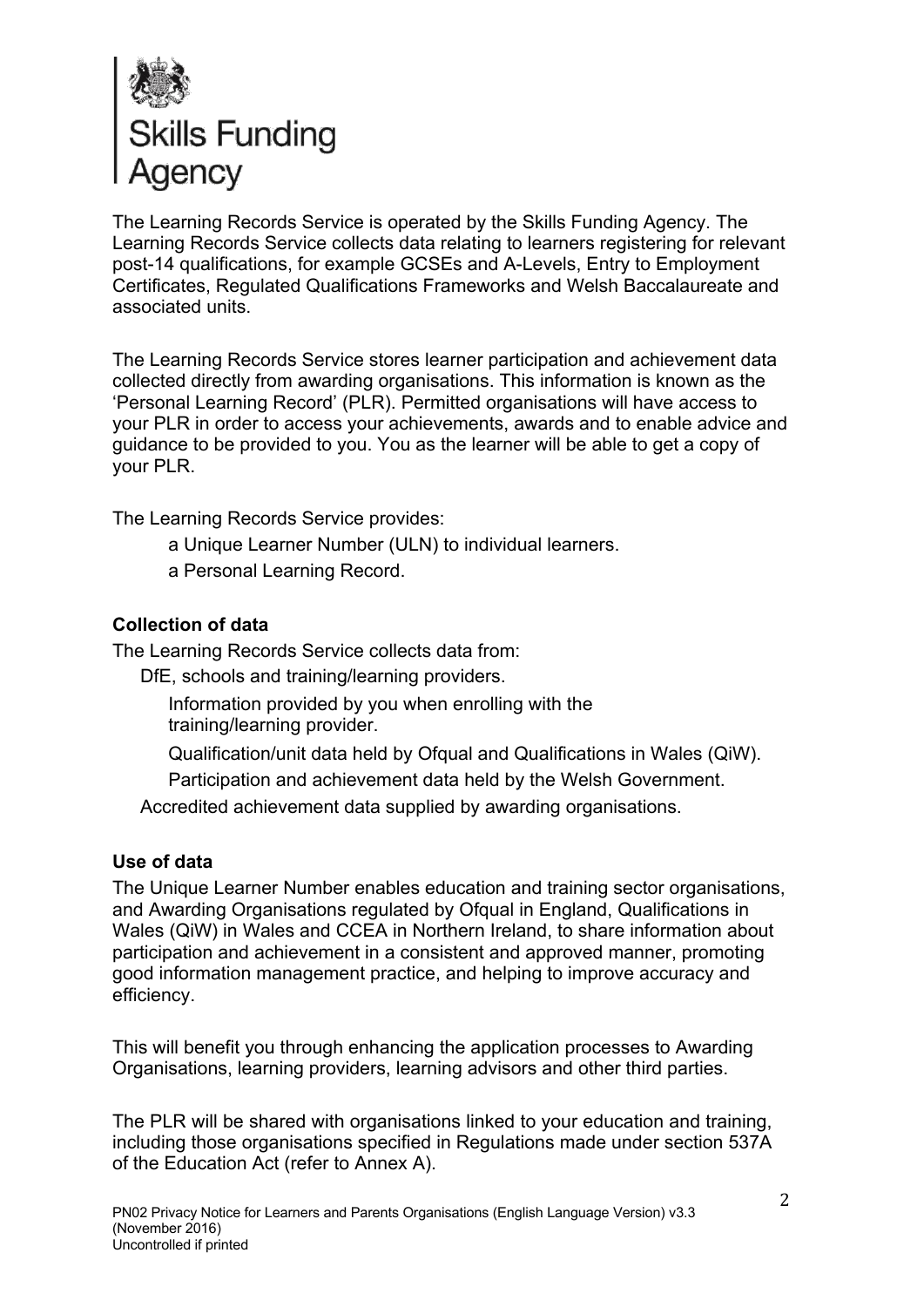

Awarding organisations are able to access limited achievement data that we hold about you, in order to verify its accuracy.

All organisations that have control of the personal data about you and that we store in the Learning Records Service are required to be registered under the Data Protection Act 1998 and to use your personal information in accordance with the requirements of the Act. These organisations are required to sign relevant agreements and control documentation that requires them to manage your data responsibly and only to access information where there is a direct relationship between you and the relevant organisation.

At no time will your personal information be passed to any organisations for marketing or sales purposes.

### **Permissions for sharing**

The ULN is required to fulfil statutory requirements for administrations of services within the education and training sector. You cannot opt out of being issued with a ULN by the Learning Records Service.

However, you can opt-out of sharing your PLR. For details of how you may opt out of sharing your participation and achievement data refer Gov.UK: Useful Information for Learners and Parents:

https://www.gov.uk/government/publications/learning-records-service-the-plr-forlearners-and-parents

A consequence of deciding not to allow data sharing of your participation and achievement data contained in the PLR will be that you may need to provide copies of certificates or other information to verify your achievements

### **Reporting inaccuracies on the PLR**

A major benefit of the Learning Records Service is that you can check that information held about you is accurate and request that any inaccurate data is corrected. For more information about how to report a problem on your PLR go to Gov.UK: Useful Information for Learners and Parents documents: https://www.gov.uk/government/publications/learning-records-service-the-plr-forlearners-and-parents

Awarding Organisations are responsible for maintaining the currency and accuracy of any achievement data they upload into your PLR.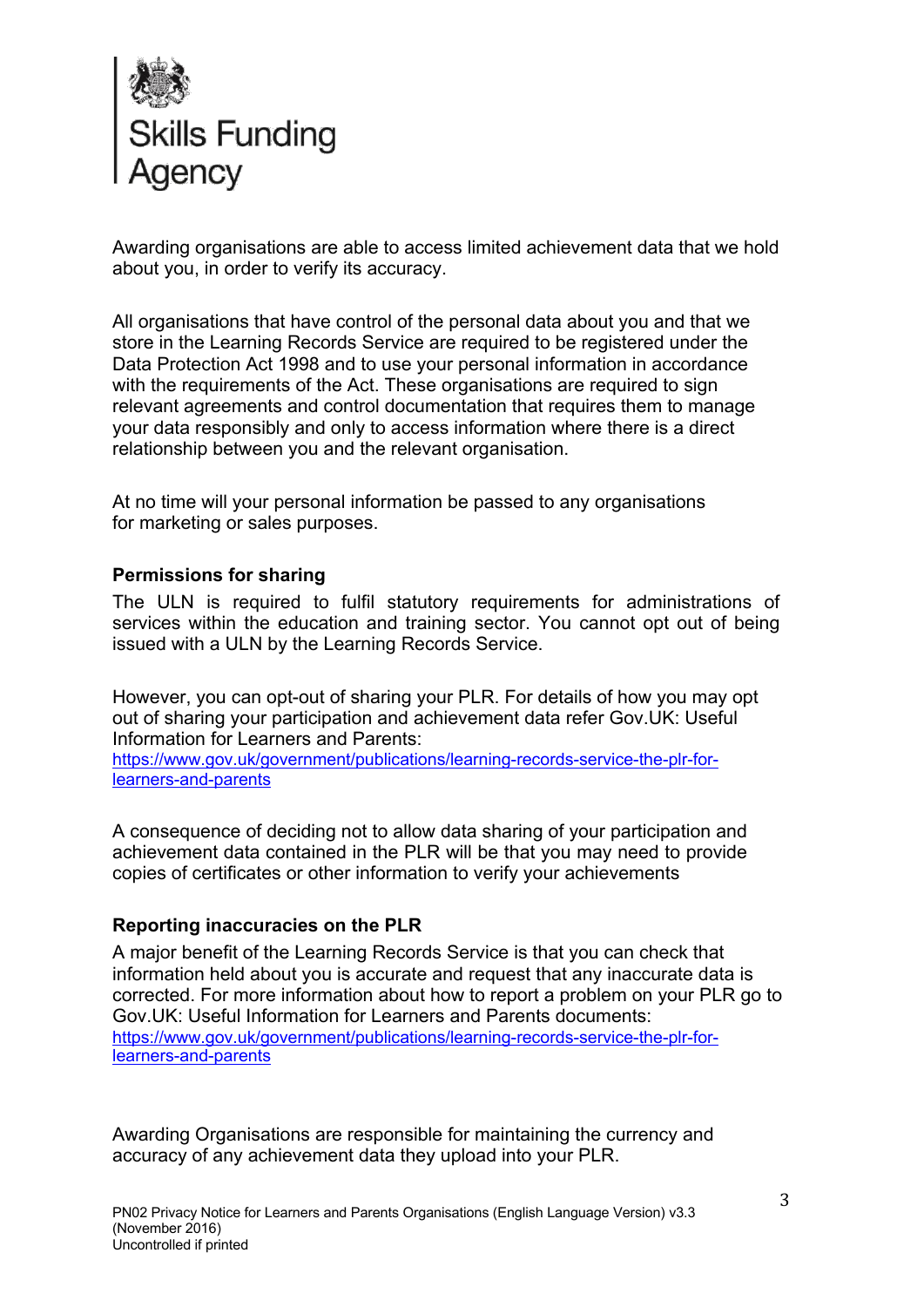

### **Sensitive personal data**

The Learning Records Service makes every effort not to display any qualification information which consists of sensitive personal data on the PLR (e.g. data which relates to ethnic origin, physical or mental health, religious beliefs, trade union membership or any criminal offences or proceedings).

If you consider that any sensitive qualification data has inadvertently been stored in your PLR, you should contact the LRS service desk.

### **Sensitive learners**

The Learning Records Service recognises that some learners have specific concerns about privacy which mean that additional safeguards are required. The Learning Records Service implements a Sensitive Learners Policy to ensure these safeguards are implemented.

### **Security**

The Learning Records Service recognises the need to keep your information secure and has implemented a Security Policy that provides the appropriate technical and organisational measures aimed at preventing loss of, or unauthorised use of, your information in accordance with Government standards.

### **How long will we keep your data?**

The Learning Records Service is intended to provide a life-long record of learning which will be available to you at any time you choose to participate in education or training. Therefore, the Learning Records Service may continue to hold your ULN, PLR and Regulated Qualification Framework and associated data for 66 years and will be reviewed periodically.

### **Updates to this policy**

The Learning Records Service recognises that privacy and data protection concerns can evolve over time and will keep this policy under review. Any amendments will be posted here and will be notified to learners when they access their PLR.

### **Summary**

The information you supply will be used by the Skills Funding Agency, an executive agency of the Department for Education (DfE), to issue you with a ULN and your own PLR.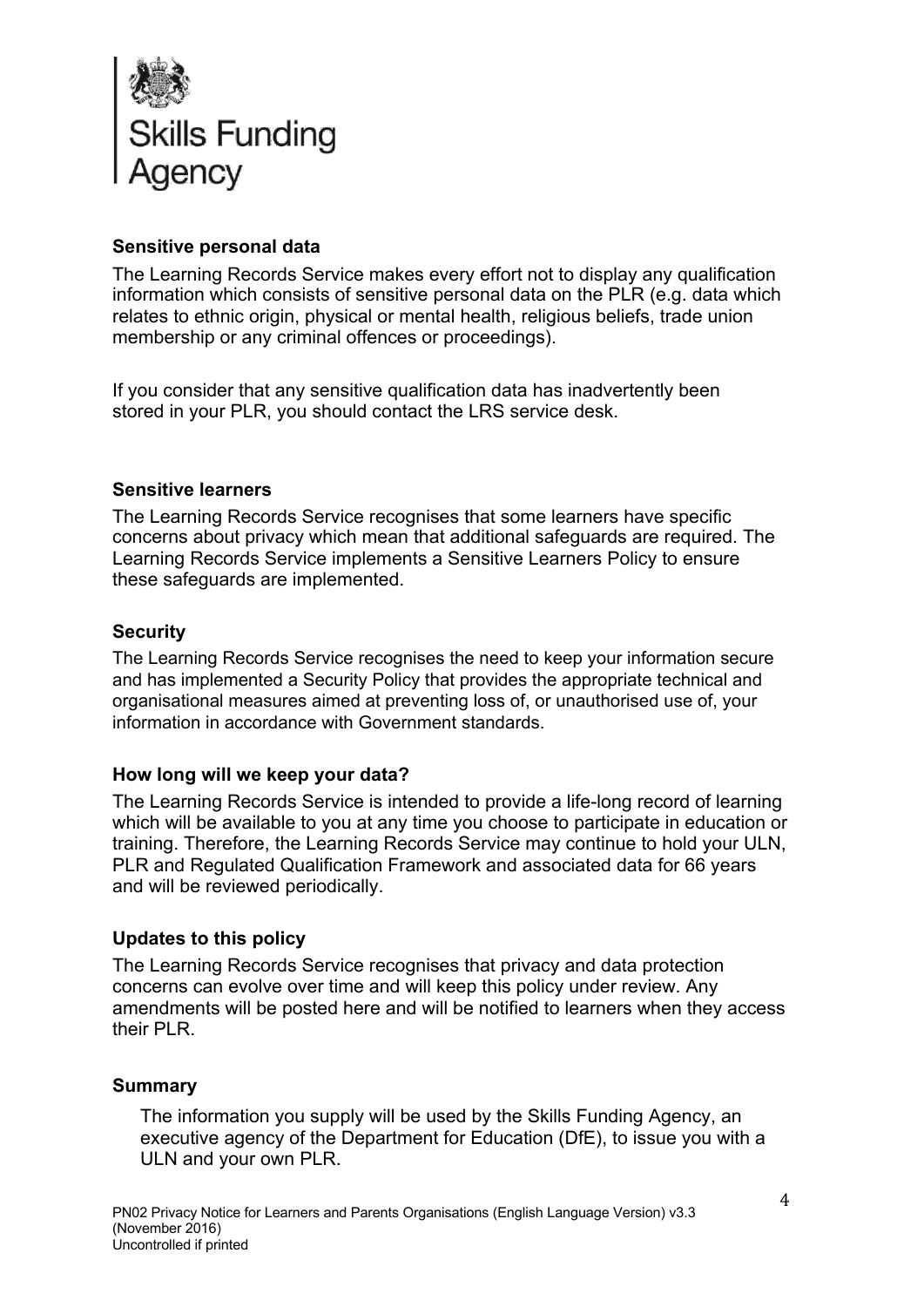

Your ULN is a ten digit reference number, unique to yourself for use within education. Please keep this number in a safe place.

Your ULN will also be used to collect and share information amongst education related organisations, careers advisors, and college registration and course enrolment staff.

Your PLR will include information about your qualifications, awards, training events and learning achievements that you may collect throughout your education lifetime – at all levels and also whilst you are working and learning.

Your PLR can be shared with organisations who have a responsibility for providing, funding and serving your education and training.

Your PLR record will help you to share your achievements, including any participation of learning, the training institute details and over what period. Please note that **you will always be in control** of who accesses your PLR.

If you have still not reached the age of 16, please discuss this privacy notice explanation with your parent or legal guardian.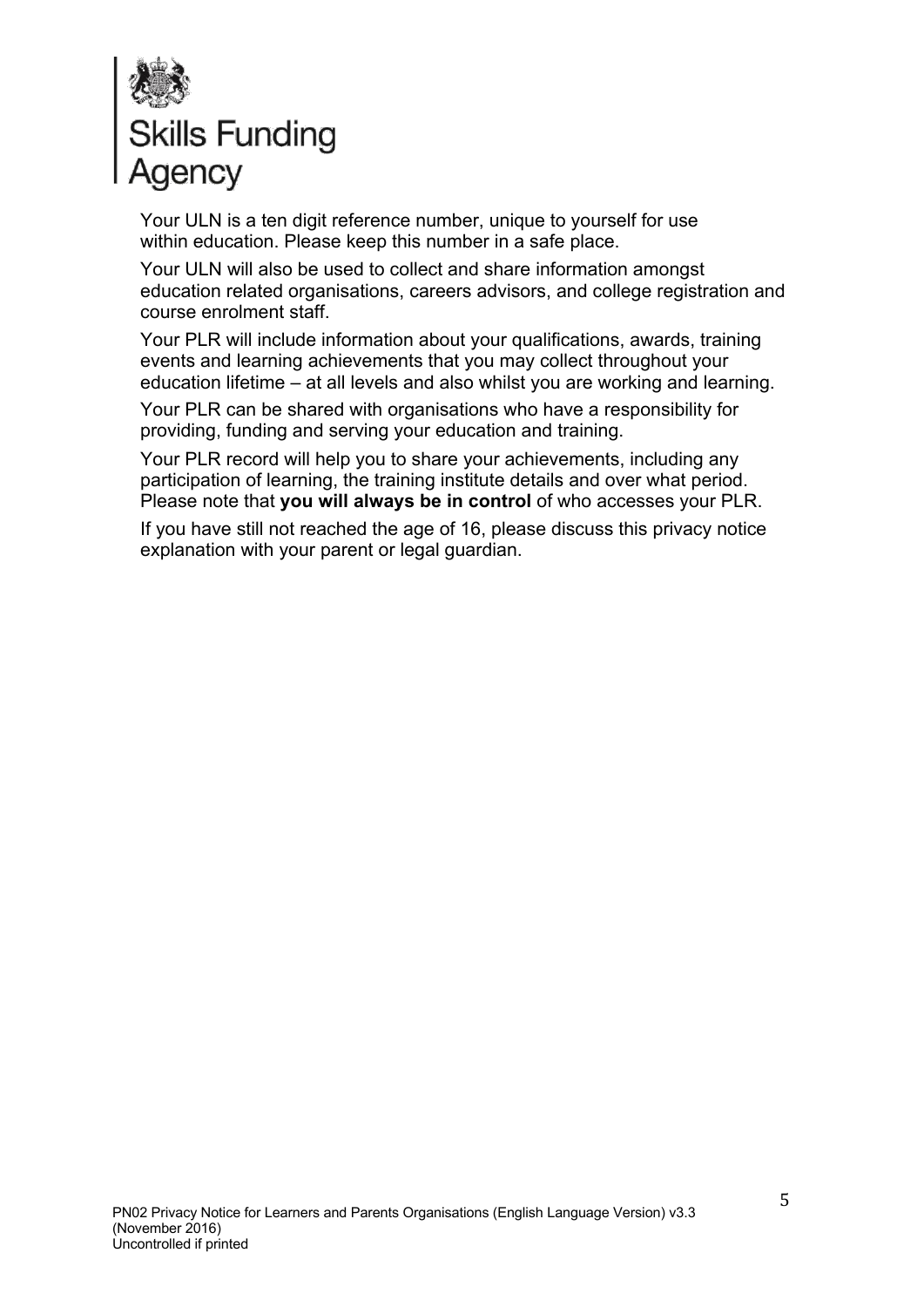

### **Annex A**

The list of organisations that may access the information you provide now or in the future where there is a direct connection between you and their organisation and the permitted purpose for why they may access your Personal Learning Record.

| <b>Permitted Organisations</b>                                             | <b>Permitted Purposes</b>                                                                                                                                                                                                                                                                                                                                                                                             | <b>Basis for Use of Achievement Data</b>                                                                                                                                                                                                                                                                                                                                                                                                                                                                                                                     | <b>Scope of Access to</b><br><b>Achievement Data</b>                                                                                 | <b>Restrictions</b>                                                                                                                                                                                                                                                                                                                                |
|----------------------------------------------------------------------------|-----------------------------------------------------------------------------------------------------------------------------------------------------------------------------------------------------------------------------------------------------------------------------------------------------------------------------------------------------------------------------------------------------------------------|--------------------------------------------------------------------------------------------------------------------------------------------------------------------------------------------------------------------------------------------------------------------------------------------------------------------------------------------------------------------------------------------------------------------------------------------------------------------------------------------------------------------------------------------------------------|--------------------------------------------------------------------------------------------------------------------------------------|----------------------------------------------------------------------------------------------------------------------------------------------------------------------------------------------------------------------------------------------------------------------------------------------------------------------------------------------------|
| The Federation for<br><b>Industry Skills &amp;</b><br><b>Standards</b>     | To provide evidence of an<br>Individual Learner's<br>achievement to support<br>awarding of an<br>Apprenticeship                                                                                                                                                                                                                                                                                                       | The Alliance is the delegated Certifying<br>Authority for Apprenticeships in England as<br>set out in the Apprenticeships, Skills,<br>Children and Learning Act (ASCL) 2009,<br>section 6                                                                                                                                                                                                                                                                                                                                                                    | <b>General and Vocational</b><br>Achievement Data, including<br>achievement for individual<br>learners taking Apprenticeship         | Learning Providers accessing<br>the LRS will provide Unique<br>Learner Number's of individual<br>learners claiming an<br>Apprenticeship, to enable<br>confirmation of the award of an<br>Apprenticeship. Sector Skills<br><b>Councils or other Sector Skills</b><br>Bodies are not permitted<br>access to Achievement Data.                        |
| The Welsh Government<br><b>Education and Public</b><br>Services Group(EPS) | Access to achievement data<br>to monitor performance for<br>the purpose of meeting<br>statutory obligations with<br>regards to the funding of<br>qualifications; ensuring<br>quality assessment of<br>education and training;<br>measuring success; ensuring<br>clear accountability in<br>meeting legislation and<br>regulation for the provision of<br>education and training;<br>production of official statistics | The Learning and Skills Act 2000 (LSA<br>2000), Welsh Ministers:<br>Under section 31 must secure the provision<br>of proper facilities for the education (other<br>than higher education) and training of<br>persons over compulsory school age who<br>have not attained the age of 19:<br>Section 37 assess the quality of the provision<br>they fund, and to take judgements about<br>quality into account in deciding which<br>providers they continue to fund.<br>Section 107 of the Apprenticeships, Skills<br>Children and Learning Act 2009 ("ASCLA") | Access is required to PLR<br>data for all learners with<br>Welsh postcodes in order to<br>monitor performance for<br>Welsh Learners. | Learners with Welsh<br>Postcodes in order to monitor<br>performance for Welsh<br>Learners. The data will be<br>shared with the Welsh<br>Government on condition that it<br>is used by the Welsh<br>Government for the permitted<br>purposes only. The data may<br>not be onward shared with<br>other organisations, or used for<br>other purposes. |

### **PART A. Permitted Organisations: Achievement Data Sharing Summary Table**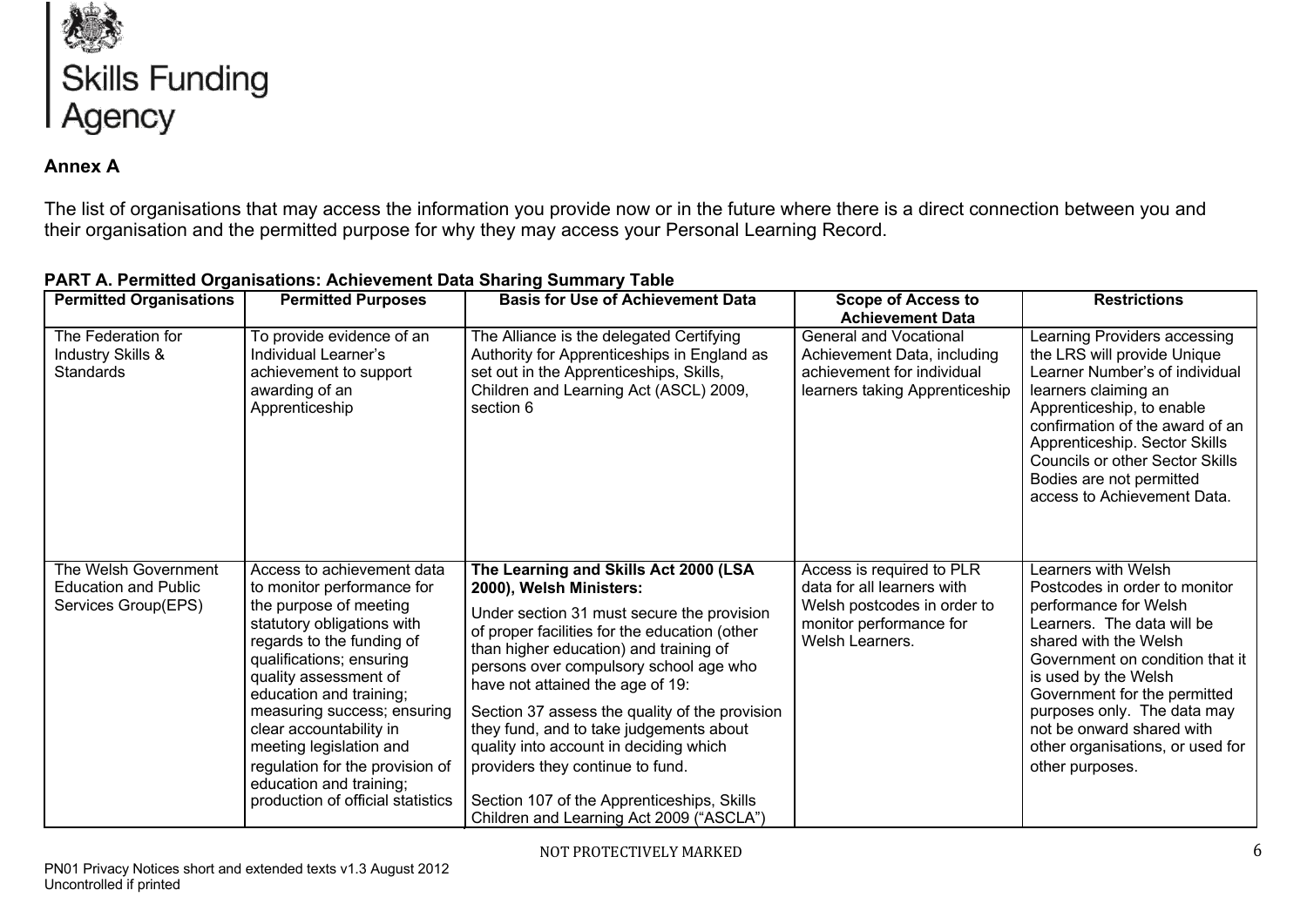

# **AS**<br>Skills Funding<br>Agency

| and research to inform<br>government policy. | provides the legal basis for the Chief<br>Executive of Skills Funding to provide<br>services to Welsh Ministers.<br>Education Act 1996 (section 10): Welsh<br>Ministers to promote the general education of<br>the people of Wales, together with section 71<br>of Government of Wales Act (GOWA) 2006<br>which enables them to do anything which is<br>calculated to facilitate, or is conducive or<br>incidental to the exercise of their functions. |  |
|----------------------------------------------|--------------------------------------------------------------------------------------------------------------------------------------------------------------------------------------------------------------------------------------------------------------------------------------------------------------------------------------------------------------------------------------------------------------------------------------------------------|--|
|                                              | The collection of data is supported by The<br>School Performance Information (Wales)<br>Regulations 2011: schedule 7 and 8 of Part 3<br>of the Regulations. These Regulations, made<br>under sections 29(3), 408, 537, 537A(1) and<br>$(2)$ and 569 $(4)$ and $(5)$ of the Education Act<br>1996, apply in relation to schools in Wales. The<br>Regulations relate to the collection of<br>information about the performance of schools.               |  |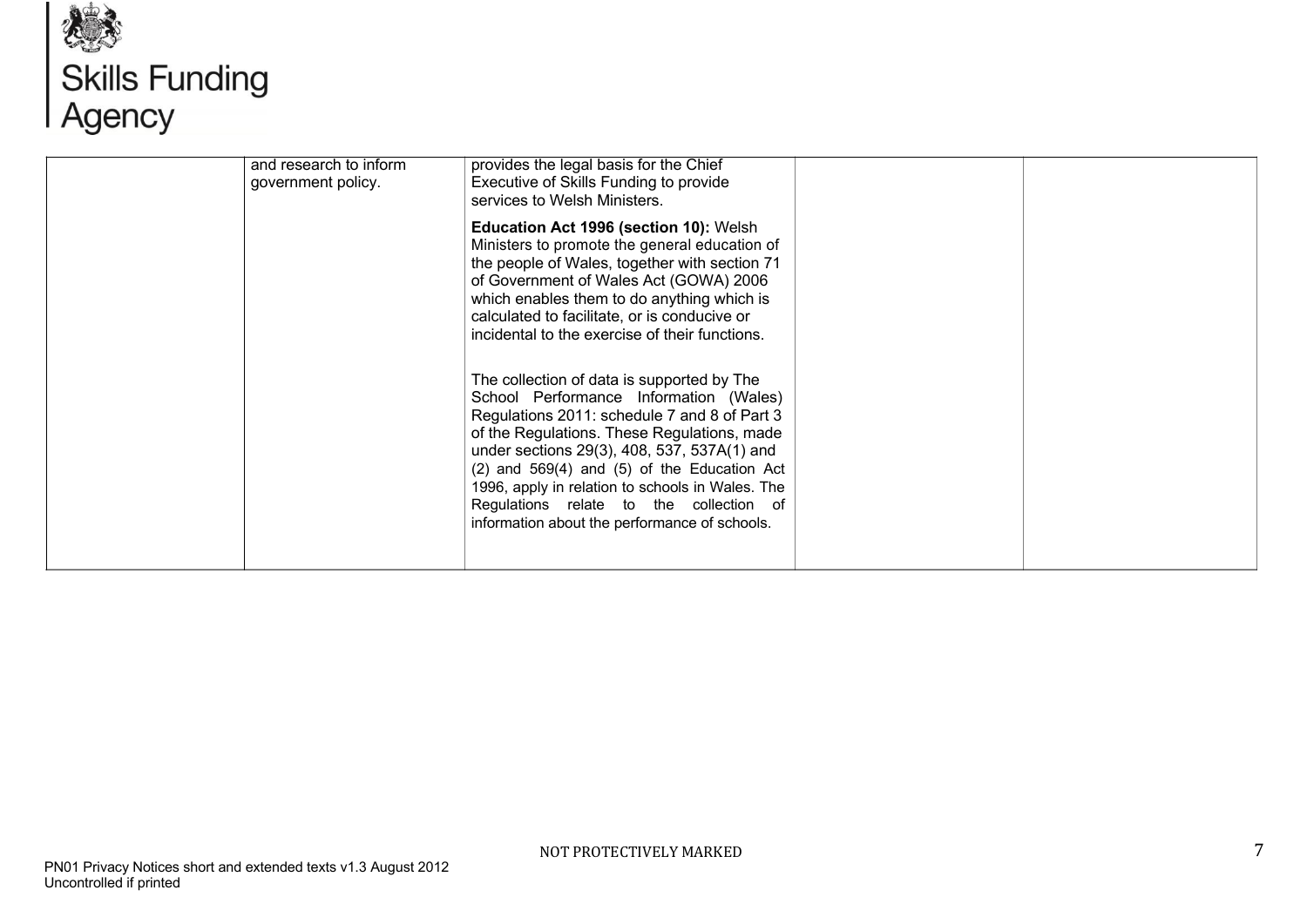

# **ASS**<br>Skills Funding<br>Agency

| <b>Permitted Organisations</b>                                                                                                                    | <b>Permitted Purposes</b>            | <b>Basis for Use of Achievement Data</b>                                                                                                                                                                                                                                                                                                                                                                                                                                                                                                                                                                                                                                                                       | <b>Scope of Access to</b><br><b>Achievement Data</b>                                                                                                                                         | <b>Restrictions</b>                                                                                                                                                                                                                                                                                                                                                                                                                                                                                                                                                    |
|---------------------------------------------------------------------------------------------------------------------------------------------------|--------------------------------------|----------------------------------------------------------------------------------------------------------------------------------------------------------------------------------------------------------------------------------------------------------------------------------------------------------------------------------------------------------------------------------------------------------------------------------------------------------------------------------------------------------------------------------------------------------------------------------------------------------------------------------------------------------------------------------------------------------------|----------------------------------------------------------------------------------------------------------------------------------------------------------------------------------------------|------------------------------------------------------------------------------------------------------------------------------------------------------------------------------------------------------------------------------------------------------------------------------------------------------------------------------------------------------------------------------------------------------------------------------------------------------------------------------------------------------------------------------------------------------------------------|
| Department for Education<br>(DfE)<br><b>Education Funding</b><br>Agency (EFA)<br>Skills Funding Agency<br>(SFA)<br><b>Permitted Organisations</b> | Funding<br><b>Permitted Purposes</b> | The Education Funding Agency (EFA) is an<br>Executive Agency of the Department for<br>Education (DfE) in England.<br>The EFA's principal responsibilities are:<br>to provide funding for the education<br>of pupils in academies;<br>to distribute the Dedicated Schools<br>Grant for the education of pupils up<br>to age 16 in local authority<br>maintained schools;<br>to provide funding for all 16-19<br>education and training;<br>to provide funding for learners with<br>learning difficulties and/or disabilities<br>aged 16-25;<br>to support the delivery of capital<br>programmes for schools, academies,<br>Free Schools and sixth form<br>colleges.<br><b>Basis for Use of Achievement Data</b> | Maths and English GCSE<br>grades and their achievement<br>dates. This data will be<br>extracted from the PLR at<br>specific dates and shared with<br><b>EFA</b><br><b>Scope of Access to</b> | The current EFA requirement is<br>limited to 'standard' GCSE<br>Maths and English only, and<br>does not include GCSE<br>Applications in Mathematics,<br><b>GCSE English Literature. This</b><br>data will be shared with EFA<br>on condition that it is used by<br>EFA for funding purposes only.<br>The data may be divided up<br>and shared with individual<br>learning providers funded by<br>EFA as part of their funding<br>explanation, but otherwise is<br>not onward shared with other<br>organisations, or used for other<br>purposes.<br><b>Restrictions</b> |
|                                                                                                                                                   |                                      |                                                                                                                                                                                                                                                                                                                                                                                                                                                                                                                                                                                                                                                                                                                | <b>Achievement Data</b>                                                                                                                                                                      |                                                                                                                                                                                                                                                                                                                                                                                                                                                                                                                                                                        |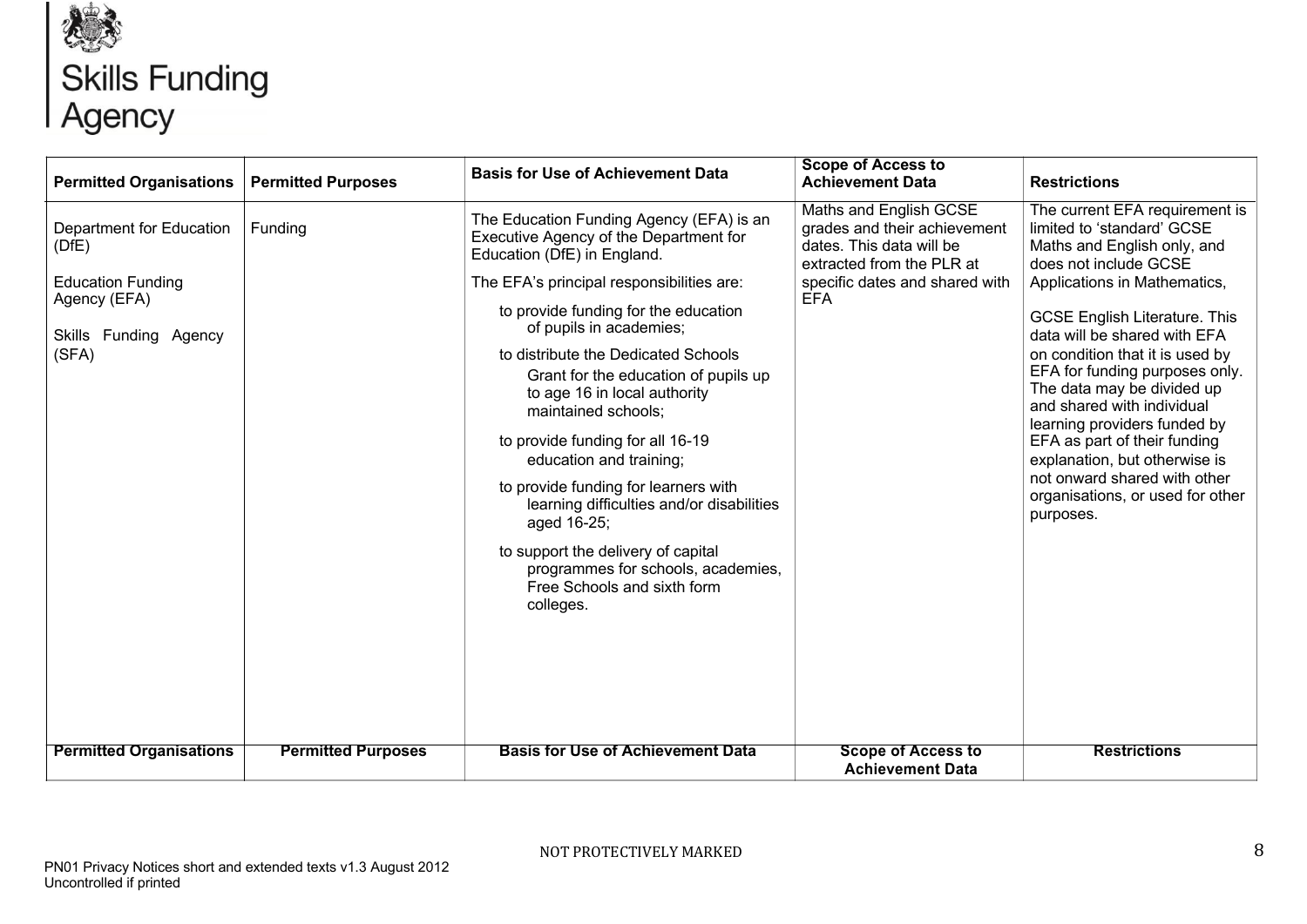

# **ASS**<br>Skills Funding<br>Agency

| Department for Work and<br>Pensions (DWP) | Identification of qualifications<br>to assist the assessment of a<br>claimant's skills levels with<br>the following specific aims<br>that cover three particular<br>roles:<br>To enable Jobcentre<br>$\mathbf{1}$ .<br>Plus work coaches to<br>have an up-to-date<br>knowledge of<br>courses/training that<br>clients have achieved<br>that will support their<br>return to employment; to<br>help share the most                                                                                          | Section 72 of the Welfare Reform and<br>Pensions Act 1999, together with the<br>Social Security (Claims and<br>Information) Regulations 1999 and the<br><b>Welfare Reform and Pensions Act</b><br>(Section 72) (Relevant Authority)<br>Designation Order 2010, create a<br>legislative gateway enabling relevant<br>employment and training information to<br>be shared between DWP and providers<br>in order to assist claimants with<br>employment and training needs. The<br>existence of this legislation means there<br>is no need to obtain a claimant's<br>consent in order to enable relevant<br>personal data to be shared.                                                                                                 | View only access to the<br>Personal Learning Record<br>(PLR) housed within the<br>Learning Records Service<br>(LRS) for DWP work coaches,<br>EBA's and a small team (two or<br>three named members of the<br><b>DWP Provider Payment</b><br>Validation Team). | Access will only be granted<br>where there is a clear need<br>within the role description to<br>have view only access to the<br>information as part of a skills<br>assessment or as part of the<br>skills referral process or in the<br>case of DWP Provider<br><b>Payment Validation Team</b><br>where confirmation of<br>completion is required. |
|-------------------------------------------|------------------------------------------------------------------------------------------------------------------------------------------------------------------------------------------------------------------------------------------------------------------------------------------------------------------------------------------------------------------------------------------------------------------------------------------------------------------------------------------------------------|--------------------------------------------------------------------------------------------------------------------------------------------------------------------------------------------------------------------------------------------------------------------------------------------------------------------------------------------------------------------------------------------------------------------------------------------------------------------------------------------------------------------------------------------------------------------------------------------------------------------------------------------------------------------------------------------------------------------------------------|---------------------------------------------------------------------------------------------------------------------------------------------------------------------------------------------------------------------------------------------------------------|----------------------------------------------------------------------------------------------------------------------------------------------------------------------------------------------------------------------------------------------------------------------------------------------------------------------------------------------------|
|                                           | effective claimant<br>commitment; and to<br>prevent duplication of<br>support (and therefore<br>cost) already given; and<br>to help achieve sustained<br>employment.<br>To enable Employment<br>2.<br>and Benefit Advisers<br>(EBAs) (who work in<br>prisons) to have an up-<br>to-date knowledge of<br>courses/training that<br>prisoners have achieved<br>(before and during prison<br>sentence) to:<br>3. Help share the time<br>spent in person towards<br>employment;<br>4. Ensure the most effective | 2. Section 14 of the Offender Management<br>Act 2005 (applies to England and Wales)<br>provides legal authority for DWP (and the<br>Skills Funding Agency) to share data<br>with prisons, probation services and their<br>service providers for the management of<br>offenders. There is no restriction on the<br>sort of data that can be exchanged.<br>Section 3 of the Social Security and<br>3.<br>Administration Act allows the sharing of<br>specified types of information between<br>DWP and their service providers for the<br>management of offenders. There is no<br>restriction on the sort of data that can be<br>exchanged.<br>Section 13 of the Social Security and<br>4.<br>Administration Act allows the sharing of |                                                                                                                                                                                                                                                               |                                                                                                                                                                                                                                                                                                                                                    |

NOT PROTECTIVELY MARKED 9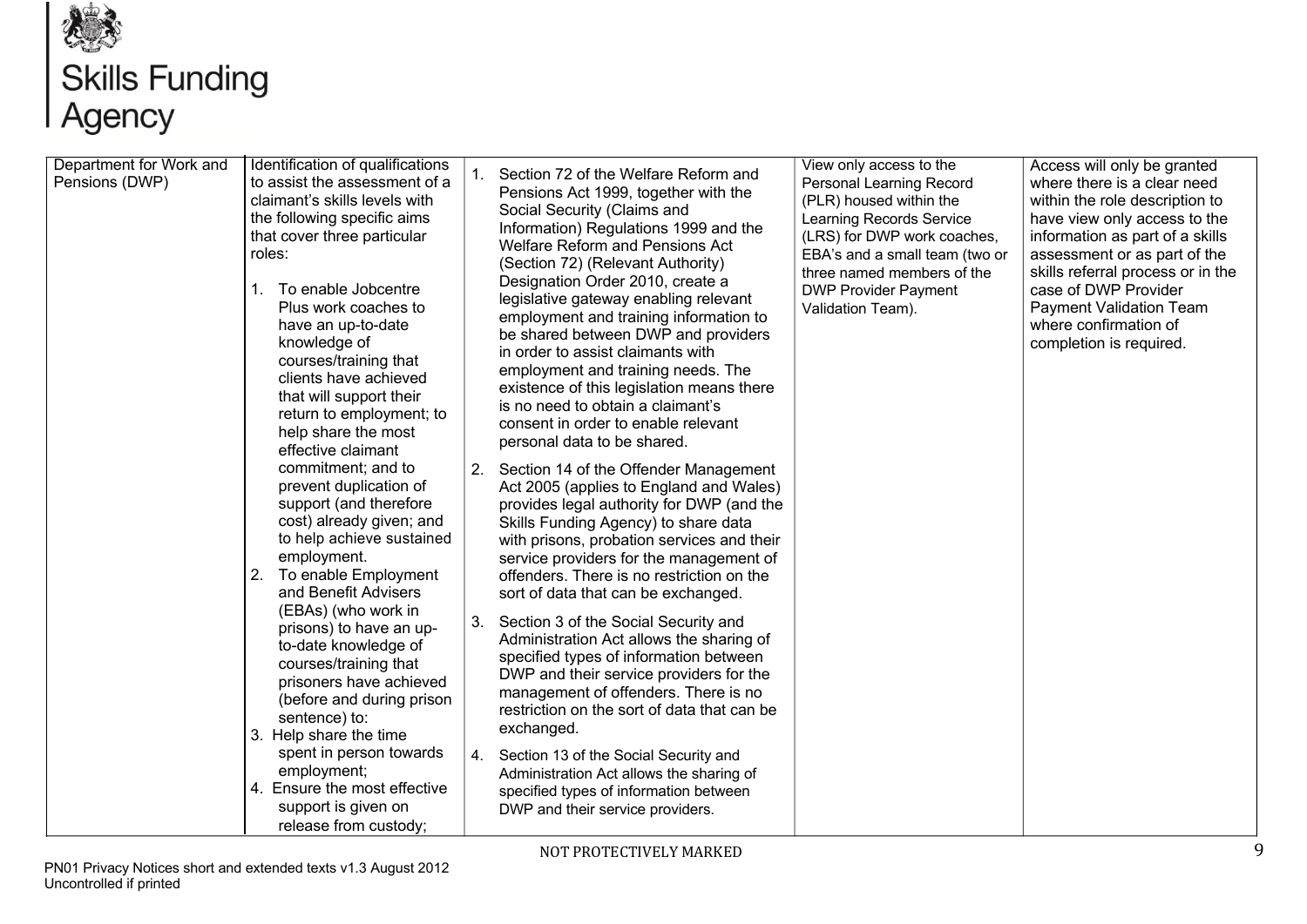

# **AS**<br>Skills Funding<br>Agency

| 5.<br>6.<br>$7_{\scriptscriptstyle{\sim}}$<br>8.<br>and therefore validate<br>that contracted services | Help enable<br>courses/training or<br>specific employment<br>route ways started before<br>prison to continue during<br>sentence.<br>Prevent duplication of<br>support/courses already<br>given; and<br>Enable courses started in<br>custody to be completed<br>after release.<br>To enable DWP Provider<br><b>Payment Validation</b><br>Team staff, to quickly<br>identify and confirm<br>where an individual has<br>successfully achieved<br>the English Language<br><b>Requirement (Scotland</b><br>and Wales) qualification, | Information can be shared it is relates to<br>(inter alia) employment or training.<br>Section 1 of the Jobseeker's Allowance<br>-5.<br>(Schemes for Assisting Persons to<br>Obtain Employment) Regulations 2013<br>(for JSA claimants) and under section 16<br>of the Welfare Reform Act 2012 (for<br>Universal Credit claimants) provides<br>authority for the English Language<br>Requirements in Scotland and Wales<br>which will be delivered under the 'Skills'<br>Conditionality' definition. The English<br>Language Requirements is a new<br>provision contracted by DWP. |
|--------------------------------------------------------------------------------------------------------|---------------------------------------------------------------------------------------------------------------------------------------------------------------------------------------------------------------------------------------------------------------------------------------------------------------------------------------------------------------------------------------------------------------------------------------------------------------------------------------------------------------------------------|-----------------------------------------------------------------------------------------------------------------------------------------------------------------------------------------------------------------------------------------------------------------------------------------------------------------------------------------------------------------------------------------------------------------------------------------------------------------------------------------------------------------------------------------------------------------------------------|
|--------------------------------------------------------------------------------------------------------|---------------------------------------------------------------------------------------------------------------------------------------------------------------------------------------------------------------------------------------------------------------------------------------------------------------------------------------------------------------------------------------------------------------------------------------------------------------------------------------------------------------------------------|-----------------------------------------------------------------------------------------------------------------------------------------------------------------------------------------------------------------------------------------------------------------------------------------------------------------------------------------------------------------------------------------------------------------------------------------------------------------------------------------------------------------------------------------------------------------------------------|